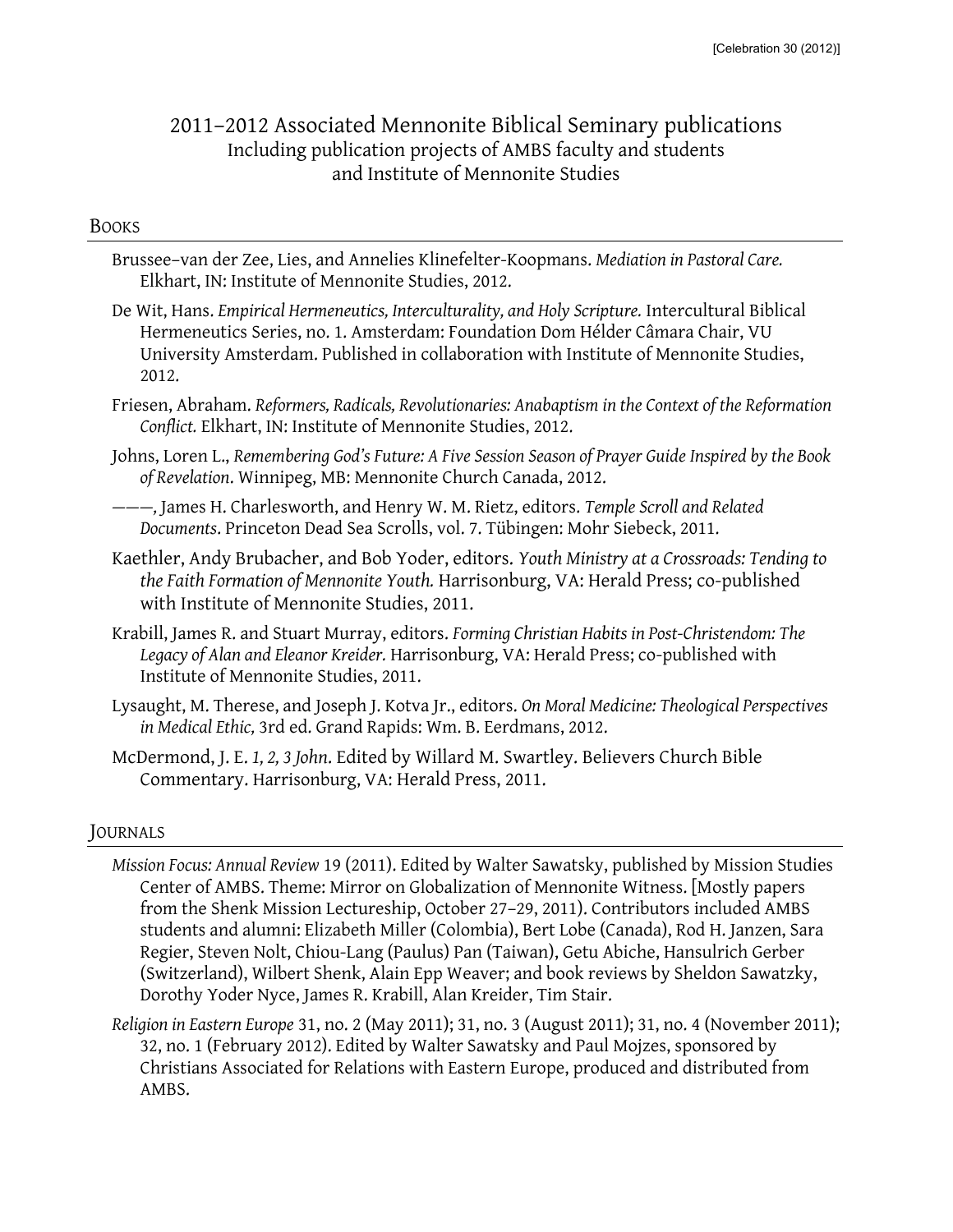- *Vision: A Journal for Church and Theology* 12, no. 2 (Fall 2011). Edited by Rebecca Slough, in collaboration with Muriel Bechtel. Co-published by Institute of Mennonite Studies (AMBS) and Institute for Theology and the Church (Canadian Mennonite University). Theme: Baptism into Christian Vocation.
- *Vision: A Journal for Church and Theology* 13, no. 1 (Spring 2012). Edited by Karl Koop. Copublished by Institute of Mennonite Studies (AMBS) and Institute for Theology and the Church (Canadian Mennonite University). Theme: The Holy Spirit and the Christian Life.

## ARTICLES AND ESSAYS

- Barrett, Lois, David Brubaker, and James R. Krabill. "Engage the World with the Good News of Jesus." *Shalom News* (a publication of Lancaster Mennonite Conference) 2 (February-March 2012), 3–5.
- Graber, Brent. "Of Tools and Grace." *Conspire* 4, no. 2 (Spring 2012): 36–38.
- Johns, Loren L. "Reading the Maccabean Literature by the Light of the Stake: Anabaptist Appropriations of the Apocrypha." *Mennonite Quarterly Review* 86, no. 2 (April 2012): 151–74.
- Johnson, Janeen Bertsche. "Holding Together Inner and Outer Dimensions of Call." *Vision: A Journal for Church and Theology* 12, no. 2 (Fall 2011): 52–58.
- Kaethler, Andy Brubacher. "Is Technology Enriching our Worship?" *Canadian Mennonite,* 16, no. 3 (February 6, 2012): 4–7.
- Kotva, Joe. "Anabaptist-Descended Groups." In *Religion: A Clinical Guide for Nurses*, edited by Elizabeth Johnston Taylor, 101–8. New York: Springer Publishing Company, 2012.

———. "Excellence," "Loyalty," and "Oaths." In *Dictionary of Scripture and Ethics*, edited by Joel Green. Grand Rapids: Baker Academic, 2011.

- Kreider, Alan. "Conversion." In *The Cambridge Dictionary of Christian Theology*, edited by Ian A. McFarland, David A. S. Fergusson, Karen Kilby, and Iain R. Torrance, 115–16. Cambridge: Cambridge University Press, 2011.
- ———. "Mission and Violence: Inculturation in the Fourth Century—Basil and Ambrose." In *Mission in Context: Explorations Inspired by J. Andrew Kirk,* edited by John Corrie and Cathy Ross, 201–16. Abingdon: Ashgate, 2012.
- ———. "'Converted' but Not Baptized: Peter Leithart's Constantine Project." *Mennonite Quarterly Review* 85, no. 4 (October 2011): 573–615.
- ———. "The Waning of Pagan Rome: A Review Essay," of Alan Cameron, *The Last Pagans of* Rome (New York: Oxford University Press, 2011). *International Bulletin of Missionary Research* 36, no. 1 (2012): 39–40.
- ———. "The Great Commission." In *The Encyclopedia of Christian Civilization,* edited by George Thomas Kuran. Oxford: Blackwell Publishing Ltd., 2011. Online at http://dx.doi.org/ 10.1002/9780470670606.wbecc0608.
- ———. "Foreword." In *Radical Christian Voices and Practice: Essays in Honour of Christopher Rowland,* edited by Zoë Bennett and David B. Gowler, v–vii. Oxford: Oxford University Press, 2012.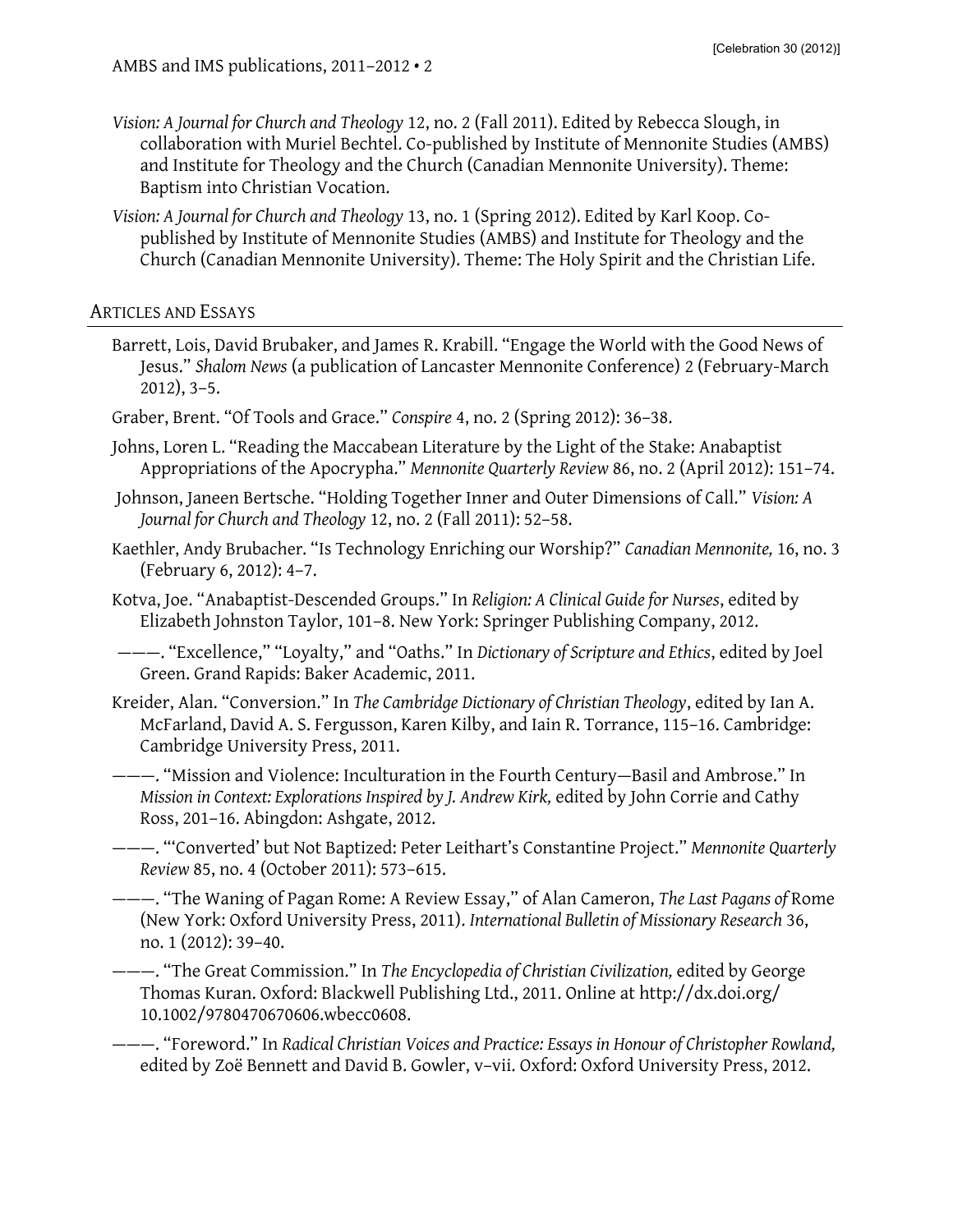- Kropf, Marlene. "Cultivating a Congregational Climate of Discernment." *Vision: A Journal for Church and Theology* 12, no. 2 (Fall 2011): 43–51.
- Longenecker, Jewel Gingerich. "Bridging the Bible Gap." *Sojourners,* November 2011, 36–39, 46.
- Miller, David B. "Learning to Trust the Spirit: Lessons in Mutual Transformation." *Vision: A Journal for Church and Theology* 13, no. 1 (Spring 2012): 74–83.
- Rempel, John D. "Naming What Divides Us." *The Mennonite*, February 2012, 44–46.
- Saner, Eileen K. "Reflections on Building a New Library: Four Years Later." In *Summary of Proceedings, Sixty-fifth Annual Conference of the American Theological Library Association, Chicago, IL, June 8–11, 2011,* 60–66. Chicago: American Theological Library Association, 2011.
- Savin, Andrei I. "'Divide and Rule': Religious Policies of the Soviet Government and Evangelical Churches in the 1920s." Translated from Russian by Walter Sawatsky. *Religion in Eastern Europe*, 32, no. 1 (2012): 1–18.
- Sawatsky, Walter. "Die Russlands Mennoniten." In *Die Mennoniten,* edited by in Fernando Enns. Bensheimer series on Christian confessions in Europe.
- ———. "Western Perspectives on Church State Relations in Soviet Era." *Religion in Eastern Europe* 31, no. 3 (August 2011): 26–35. [Paper presented at conference on Baptists in Soviet Era, Moscow, Russia, April 2011.]
- ———. "Changing Mentalities: Inter-Relationships Between Mennonites and Slavic Evangelicals in Siberia and Central Asia." *Journal of Mennonite Studies, Supplement*, Fall 2011. [Paper presented at conference on Mennonites in Russia, State University of Omsk, Siberia, June 2010.]
- ———. "Centers for Historical Research and Mission Studies in the Anabaptist World." *Mission Focus: Annual Review* 19 (2011): 208–23.
- Schertz, Mary. "Love and Power: Jesus' Baptism and Ours." *Vision: A Journal for Church and Theology* 12, no. 2 (Fall 2011): 13–20.
- Schipani, Daniel. "Case Study Method." In *The Wiley-Blackwell Companion to Practical Theology,* edited by Bonnie J. Miller-McLemore, 91–101. Chichester: Wiley-Blackwell, 2012.
- ———. "El consejo pastoral como práctica de sabiduría." *Pistis/Praxis—teologia e Pastoral* 3, no. 2 (July-December 2011): 405–24.
- ———. "Mateo 15:21–29 como narrativa paradigmática para el cuidado interconfesional." *Kairos* (January-June 2012): 85–101.
- Shenk, Sara Wenger. "Tell Me about Your Call." *Vision: A Journal for Church and Theology* 12, no. 2 (Fall 2011): 59–62.
- Swartley, Willard M. Commentary on four scriptures texts for "Incarnational Day of Prayer and Witness for Peace" (September 21). In *Preaching God's Transforming Justice: A Lectionary Commentary, Year B,* edited by Ronald J. Allen, Dale P. Andrews, and Dawn Ottoni-Wilhelm. Louisville: Westminster John Knox Press, 2011.
- ———. "Mutual Aid," "Peace," "Slavery," and "Sabbath." In *Dictionary of Scripture and Ethics,* edited by Joel B. Green et al. (Grand Rapids: Baker Academic, 2011).